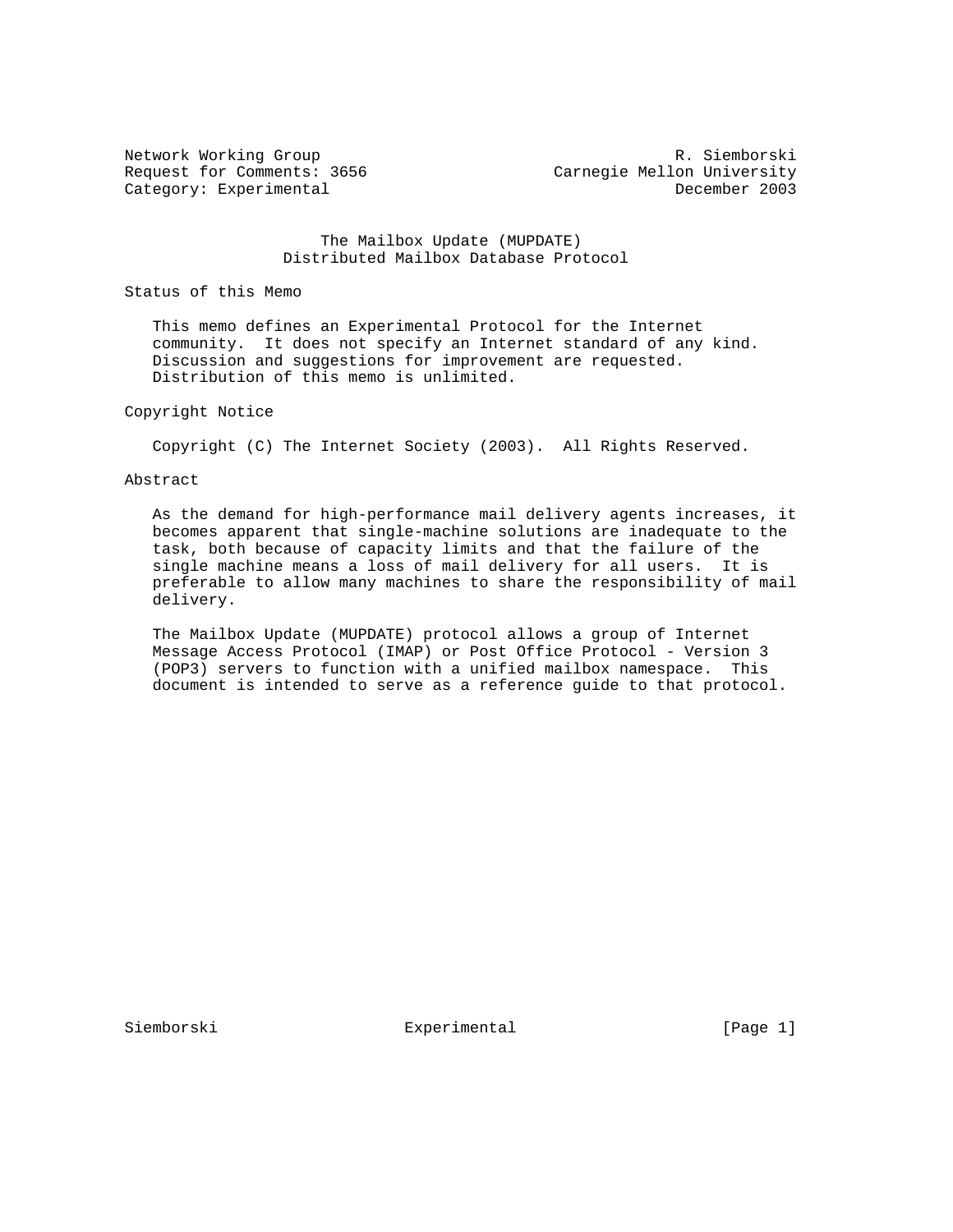Table of Contents

| $1$ .            |                                                       |  |  |
|------------------|-------------------------------------------------------|--|--|
| $\overline{2}$ . | $\overline{3}$                                        |  |  |
|                  | $\overline{4}$<br>2.1.                                |  |  |
|                  | $\overline{4}$<br>2.2.                                |  |  |
| 3.               | $\overline{4}$                                        |  |  |
|                  | 5<br>3.1.                                             |  |  |
|                  | 5<br>3.2.                                             |  |  |
|                  | 5<br>3.3.                                             |  |  |
|                  | 6<br>3.4.                                             |  |  |
|                  | $\overline{6}$<br>3.5.                                |  |  |
|                  | $\overline{6}$<br>3.6.                                |  |  |
|                  | 7<br>3.7.<br>Response: DELETE                         |  |  |
|                  | $\overline{7}$<br>Server Capability Response.<br>3.8. |  |  |
| 4.               | 8                                                     |  |  |
|                  | 8<br>4.1.                                             |  |  |
|                  | 8<br>4.2.<br>Command: AUTHENTICATE                    |  |  |
|                  | 9<br>4.3.<br>Command: DEACTIVATE                      |  |  |
|                  | $\overline{9}$<br>4.4.                                |  |  |
|                  | $\mathsf{Q}$<br>4.5.                                  |  |  |
|                  | 10<br>4.6.                                            |  |  |
|                  | 10<br>4.7.                                            |  |  |
|                  | 10<br>4.8.                                            |  |  |
|                  | 10<br>4.9.                                            |  |  |
|                  | 11                                                    |  |  |
|                  | 12                                                    |  |  |
| 5.               | 12                                                    |  |  |
| б.               | 14                                                    |  |  |
|                  | MUPDATE URL Scheme Registration Form.<br>14<br>6.1.   |  |  |
| 7.               | 15                                                    |  |  |
| 8.               | 16                                                    |  |  |
| 9.               | Intellectual Property Rights.<br>16                   |  |  |
| 10.              | 17                                                    |  |  |
|                  | 10.1. Normative References.<br>17                     |  |  |
|                  | 10.2. Informative References.<br>17                   |  |  |
|                  | 18                                                    |  |  |
|                  | 18                                                    |  |  |
|                  | 19                                                    |  |  |
|                  |                                                       |  |  |

Siemborski Experimental [Page 2]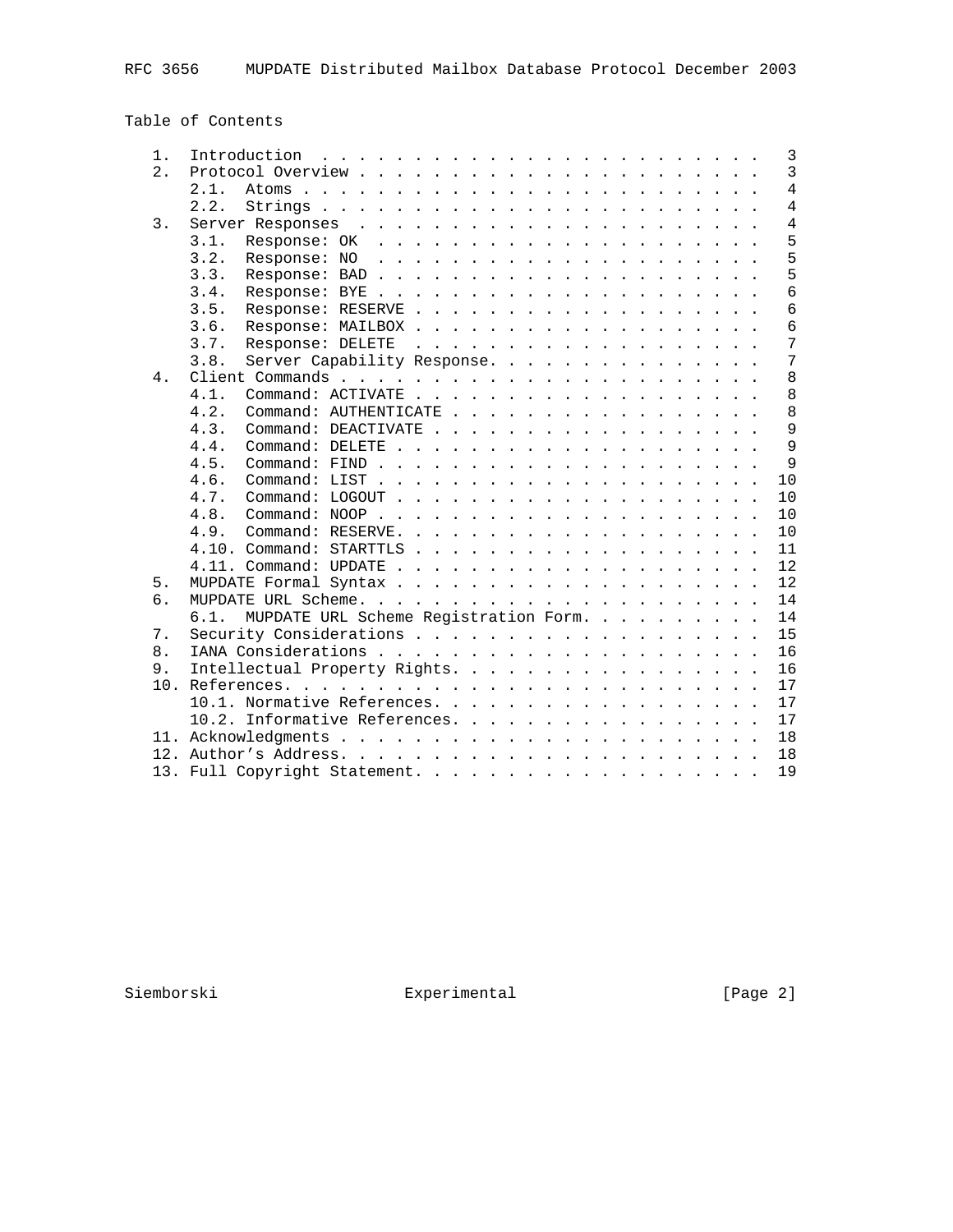# 1. Introduction

 In order to support an architecture where there are multiple [IMAP, POP3] servers sharing a common mailbox database, it is necessary to be able to provide atomic mailbox operations, as well as offer sufficient guarantees about database consistency.

 The primary goal of the MUPDATE protocol is to be simple to implement yet allow for database consistency between participants.

 The key words "MUST, "MUST NOT", "REQUIRED", "SHOULD", "SHOULD NOT", "RECOMMENDED", and "MAY" in this document are to be interpreted as defined in BCP 14, RFC 2119 [KEYWORDS].

 In examples, "C:" and "S:" indicate lines sent by the client and server respectively.

### 2. Protocol Overview

 The MUPDATE protocol assumes a reliable data stream such as a TCP network connection. IANA has registered port 3905 with a short name of "mupdate" for this purpose.

 In the current implementation of the MUPDATE protocol there are three types of participants: a single master server, slave (or replica) servers, and clients. The master server maintains an authoritative copy of the mailbox database. Slave servers connect to the MUPDATE master server as clients, and function as replicas from the point of view of end clients. End clients may connect to either the master or any slave and perform searches against the database, however operations that change the database can only be performed against the master. For the purposes of protocol discussion we will consider a slave's connection to the master identical to that of any other client.

 After connection, all commands from a client to server must have an associated unique tag which is an alphanumeric string. Commands MAY be pipelined from the client to the server (that is, the client need not wait for the response before sending the next command). The server MUST execute the commands in the order they were received, however.

 If the server supports an inactivity login timeout, it MUST be at least 15 minutes.

Siemborski **Experimental** [Page 3]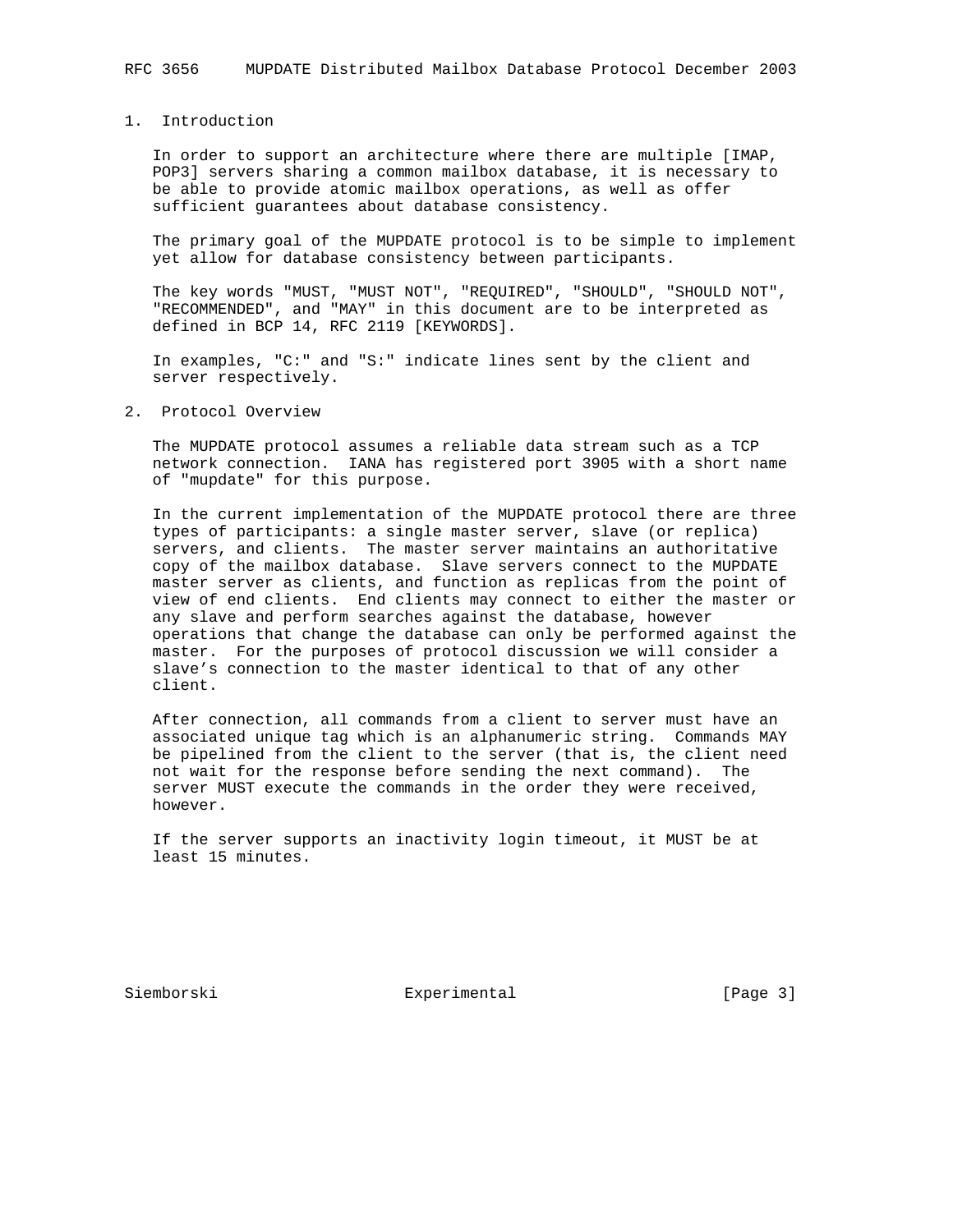MUPDATE uses data formats similar to those used in [ACAP]. That is, atoms and strings. All commands and tags in the protocol are transmitted as atoms. All other data is considered to a string, and must be quoted or transmitted as a literal.

 Outside of a literal, both clients and servers MUST support line lengths of at least 1024 octets (including the trailing CR and LF characters). If a line of a longer length must be transmitted, implementations MUST make use of literals to do so.

### 2.1. Atoms

 An atom consists of one or more alphanumeric characters. Atoms MUST be less than 15 octets in length.

# 2.2. Strings

 As in [ACAP], a string may be either literal or a quoted string. A literal is a sequence of zero or more octets (including CR and LF), prefix-quoted with an octet count in the form of an open brace  $(\sqrt[q]{\ }$ , the number of octets, an optional plus sign to indicate that the data follows immediately (a non-synchronized literal), a close brace ("}"), and a CRLF sequence. If the plus sign is omitted (a synchronized literal), then the receiving side MUST send a "+ go ahead" response, and the sending side MUST wait for this response. Servers MUST support literals of atleast 4096 octets.

 Strings that are sent from server to client SHOULD NOT be in the synchronized literal format.

 A quoted string is a sequence of zero or more 7-bit characters, excluding CR, LF, and the double quote (<">), with double quote characters at each end.

 The empty string is represented as either "" (a quoted string with zero characters between double quotes) or as {0} followed by CRLF (a literal with an octet count of 0).

# 3. Server Responses

 Every client command in the MUPDATE protocol may receive one or more tagged responses from the server. Each response is preceded by the same tag as the command that elicited the response from the server.

Siemborski **Experimental** [Page 4]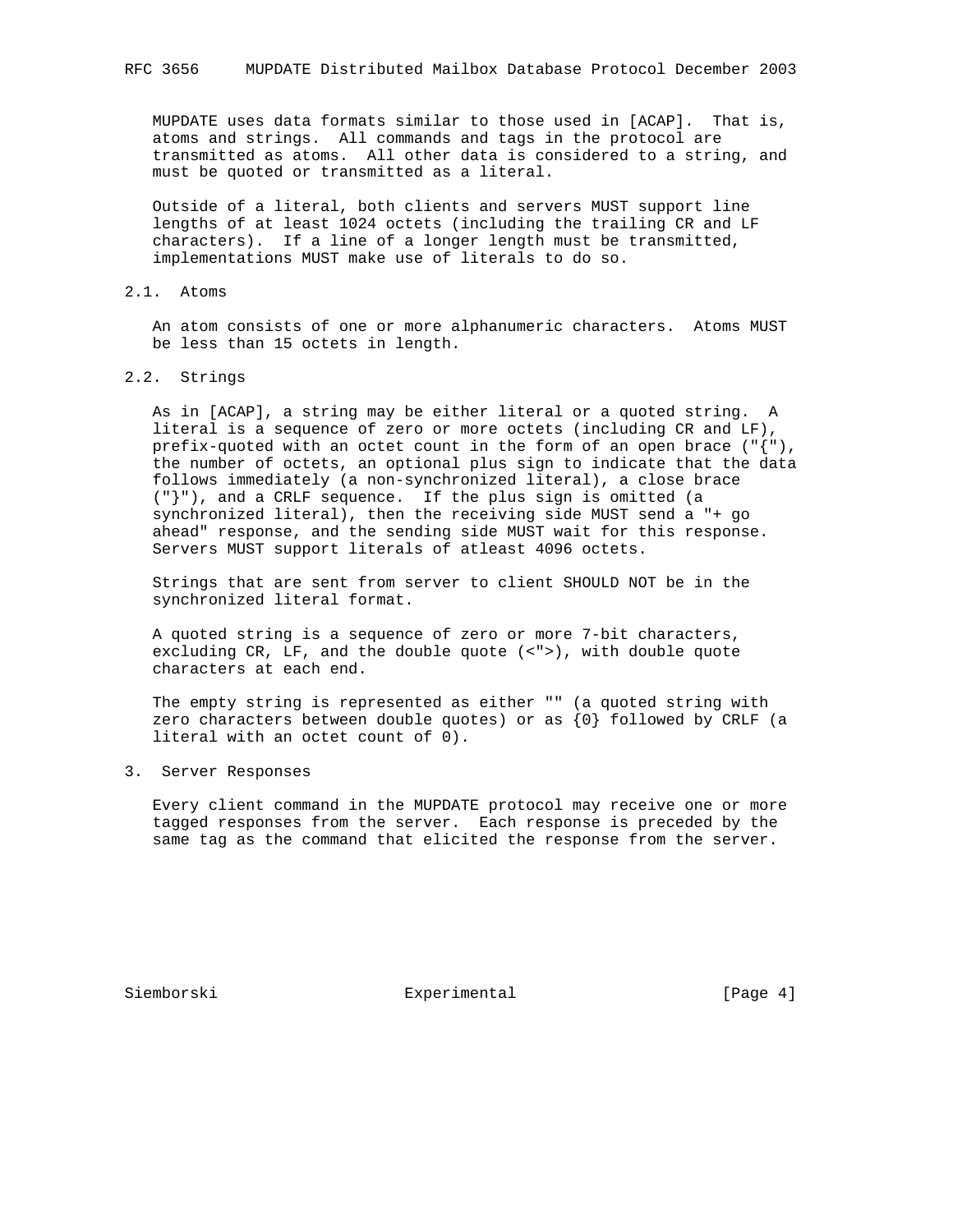3.1. Response: OK

 A tagged OK response indicates that the operation completed successfully. There is a mandatory implementation-defined string after the OK response. This response also indicates the beginning of the streaming update mode when given in response to an UPDATE command.

Example:

- C: N01 NOOP
- S: N01 OK "NOOP Complete"

3.2. Response: NO

 A tagged NO response indicates that the operation was explicitly denied by the server or otherwise failed. There is a mandatory implementation-defined string after the NO response that SHOULD explain the reason for denial.

Example:

C: A01 AUTHENTICATE "PLAIN" S: A01 NO "PLAIN is not a supported SASL mechanism"

3.3. Response: BAD

 A tagged BAD response indicates that the command from the client could not be parsed or understood. There is a mandatory implementation-defined string after the BAD response to provide additional information about the error. Note that untagged BAD responses are allowed if it is unclear what the tag for a given command is (for example, if a blank line is received by the mupdate server, it can generate an untagged BAD response). In the case of an untagged response, the tag should be replaced with a "\*".

Example:

C: C01 SELECT "INBOX" S: C01 BAD "This is not an IMAP server" C: S: \* BAD "Need Command"

Siemborski **Experimental** [Page 5]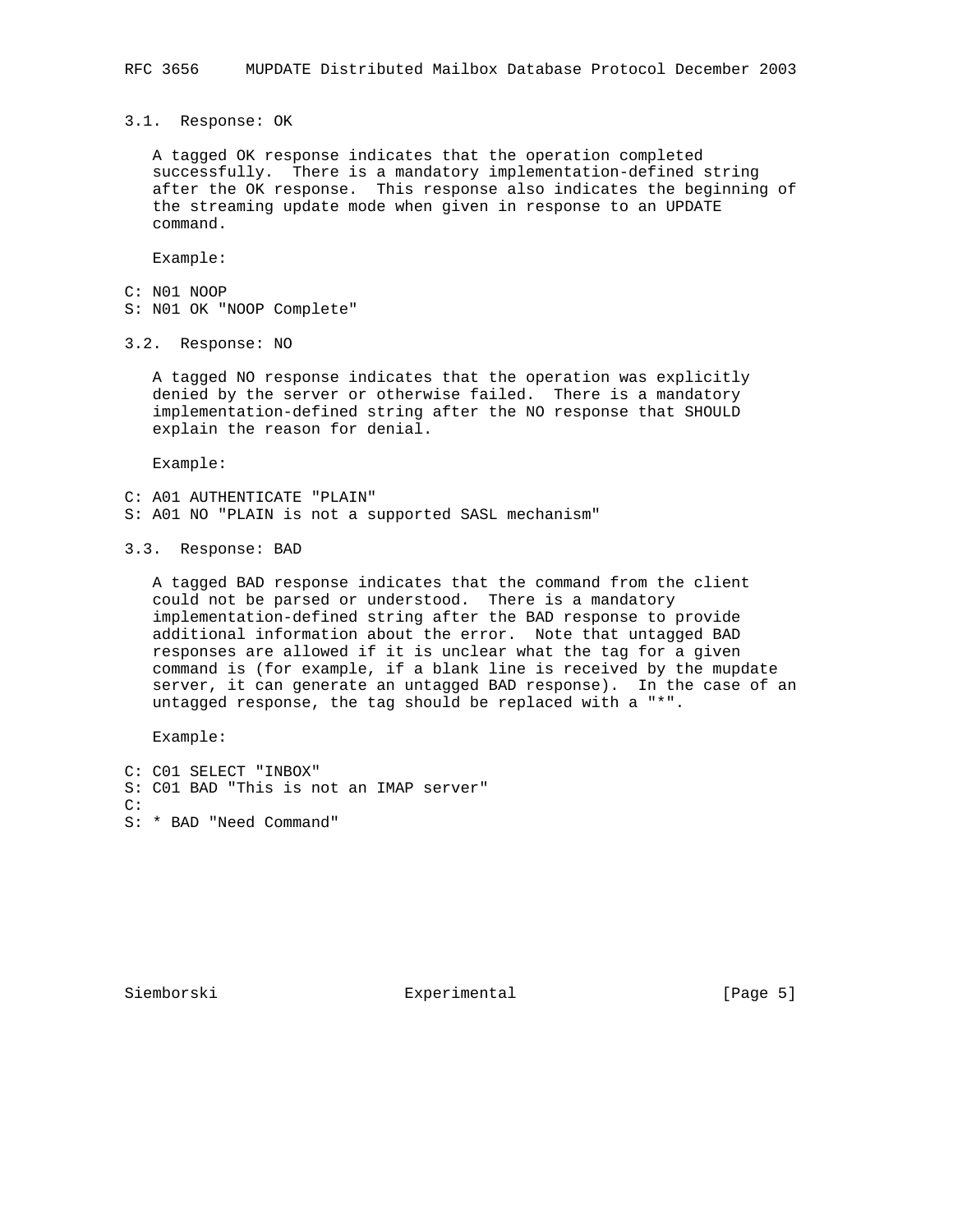#### 3.4. Response: BYE

 A tagged BYE response indicates that the server has decided to close the connection. There is a mandatory implementation-defined string after the BYE response that SHOULD explain the reason for closing the connection. The server MUST close the connection immediately after transmitting the BYE response.

Example:

- C: L01 LOGOUT
- S: L01 BYE "User Logged Out"
- 3.5. Response: RESERVE

 A tagged RESERVE response may only be given in response to a FIND, LIST, or UPDATE command. It includes two parameters: the name of the mailbox that is being reserved (in mUTF-7 encoding, as specified in [IMAP]) and a location string whose contents is defined by the clients that are using the database, though it is RECOMMENDED that the format of this string be the hostname of the server which is storing the mailbox.

 This response indicates that the given name is no longer available in the namespace, though it does not indicate that the given mailbox is available to clients at the current time.

Example:

- S: U01 RESERVE "internet.bugtraq" "mail2.example.org"
- 3.6. Response: MAILBOX

 A tagged MAILBOX response may only be given in response to a FIND, LIST, or UPDATE command. It includes three parameters: the name of the mailbox, a location string (as with RESERVE), and a client defined string that specifies the IMAP ACL [IMAP-ACL] of the mailbox. This message indicates that the given mailbox is ready to be accessed by clients.

Example:

S: U01 MAILBOX "internet.bugtraq" "mail2.example.org" "anyone rls"

Siemborski **Experimental** [Page 6]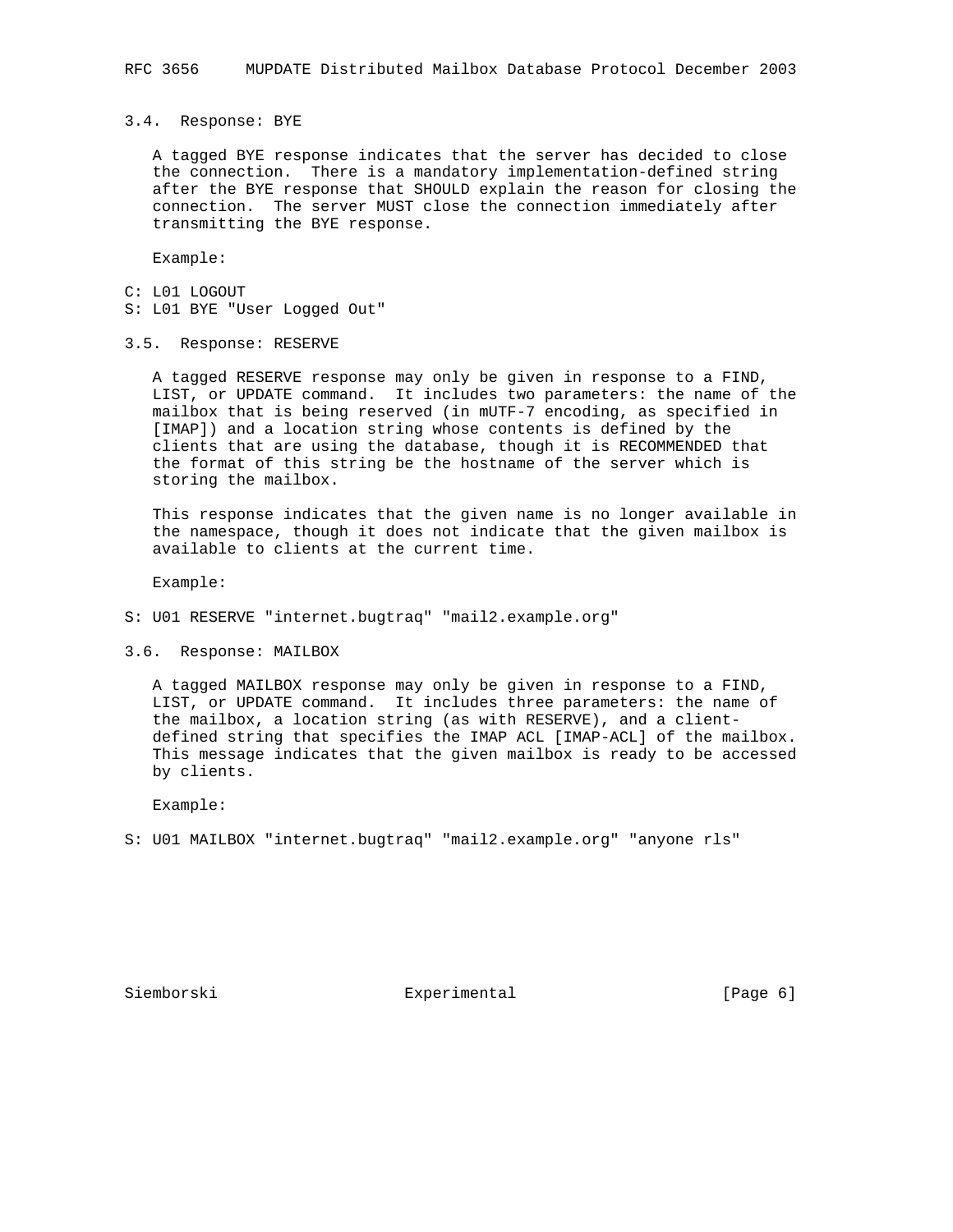#### 3.7. Response: DELETE

 A tagged DELETE response may only be given in response to an UPDATE command, and MUST NOT be given before the OK response to the UPDATE command is given. It contains a single parameter, that of the mailbox that should be deleted from the slave's database. This response indicates that the given mailbox no longer exists in the namespace of the database, and may be given for any mailbox name, active, reserved, or nonexistent. (Though implementations SHOULD NOT issue DELETE responses for nonexistent mailboxes).

Example:

- S: U01 DELETE "user.rjs3.sent-mail-jan-2002"
- 3.8. Server Capability Response

 Upon connection of the client to the server, and directly following a successful STARTTLS command, the server MUST issue a capabilities banner, of the following format:

 The banner MUST contain a line that begins with "\* AUTH" and contain a space-separated list of SASL mechanisms that the server will accept for authentication. The mechanism names are transmitted as atoms. Servers MAY advertise no available mechanisms (to indicate that STARTTLS must be completed before authentication may occur). If STARTTLS is not supported by the server, then the line MUST contain at least one mechanism.

 If the banner is being issued without a TLS layer, and the server supports the STARTTLS command, the banner MUST contain the line "\* STARTTLS". If the banner is being issued under a TLS layer (or the server does not support STARTTLS), the banner MUST NOT contain this line.

 The last line of the banner MUST start with "\* OK MUPDATE" and be followed by four strings: the server's hostname, an implementation defined string giving the name of the implementation, an implementation-defined string giving the version of the implementation, and a string that indicates if the server is a master or a slave. The master/slave indication MUST be either "(master)" or an MUPDATE URL that defines where the master can be contacted.

 Any unrecognized responses before the "\* OK MUPDATE" response MUST be ignored by the client.

Siemborski **Experimental** [Page 7]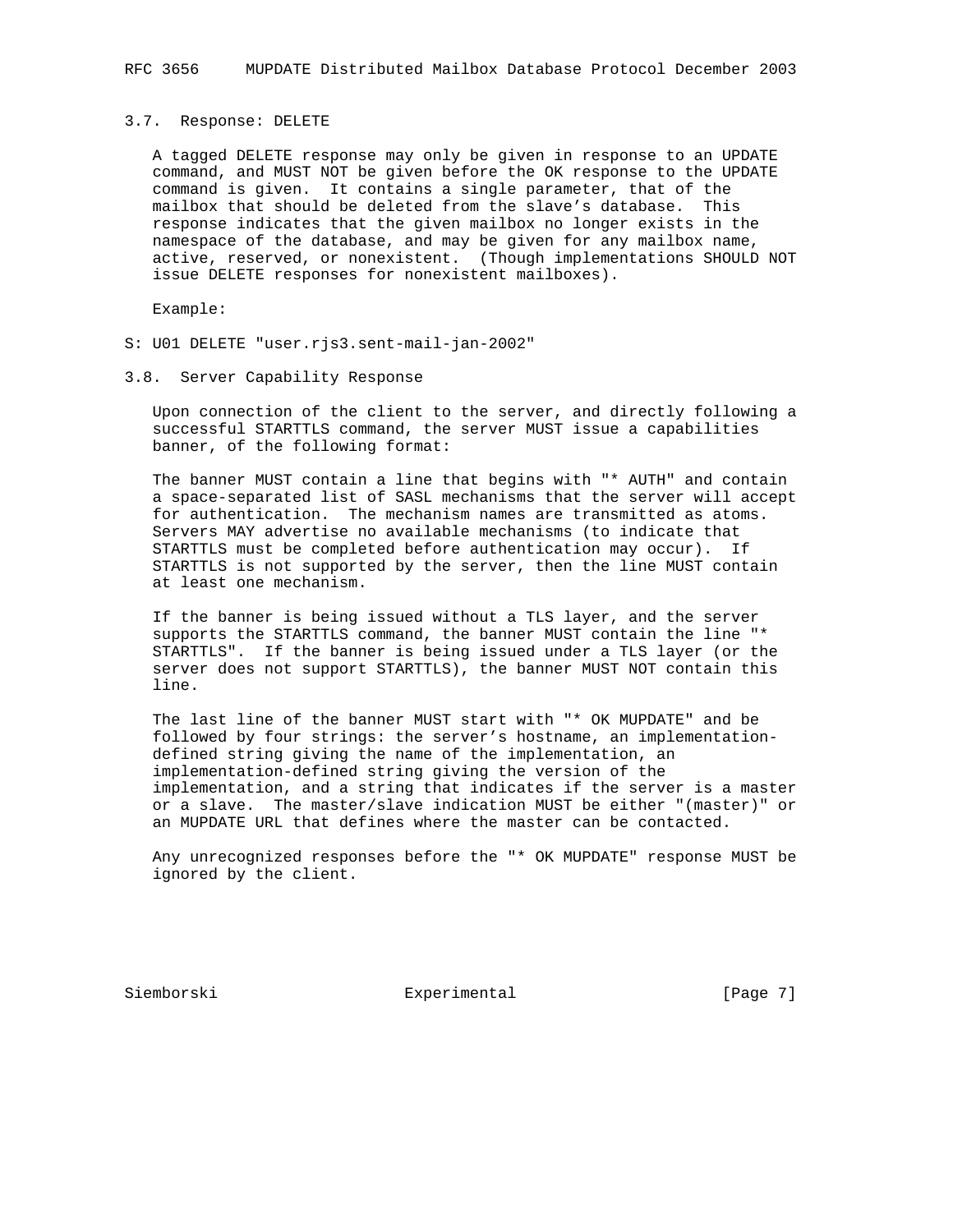Example:

- S: \* AUTH KERBEROS\_V4 GSSAPI
- S: \* STARTTLS
- S: \* OK MUPDATE "mupdate.example.org" "Cyrus" "v2.1.2" "(master)"
- 4. Client Commands

 The following are valid commands that a client may send to the MUPDATE server: AUTHENTICATE, ACTIVATE, DEACTIVATE, DELETE, FIND, LIST, LOGOUT, NOOP, RESERVE, STARTTLS, and UPDATE.

 Before a successful AUTHENTICATE command has occurred, the server MUST NOT accept any commands except for AUTHENTICATE, STARTTLS, and LOGOUT (and SHOULD reply with a NO response for all other commands).

4.1. Command: ACTIVATE

 The ACTIVATE command has 3 parameters: the mailbox name, its location, and its ACL. This command MUST NOT not be issued to a slave server.

 This command can also be used to update the ACL or location information of a mailbox. Note that it is not a requirement for a mailbox to be reserved (or even exist in the database) for an ACTIVATE command to succeed, implementations MUST allow this behavior as it facilitates synchronization of the database with the current state of the mailboxes.

4.2. Command: AUTHENTICATE

 The AUTHENTICATE command initiates a [SASL] negotiation session between the client and the server. It has two parameters. The first parameter is mandatory, and is a string indicating the desired [SASL] mechanism. The second is a string containing an optional BASE64 encoded (as defined in section 6.8 of [MIME]) client first send.

 All of the remaining SASL blobs that are sent MUST be sent across the wire must be in BASE64 encoded format, and followed by a CR and LF combination. They MUST NOT be encoded as strings.

 Clients may cancel authentication by sending a \* followed by a CR and LF.

 The [SASL] service name for the MUPDATE protocol is "mupdate". Implementations are REQUIRED to implement the GSSAPI [SASL] mechanism, though they SHOULD implement as many mechanisms as possible.

Siemborski **Experimental** Experimental [Page 8]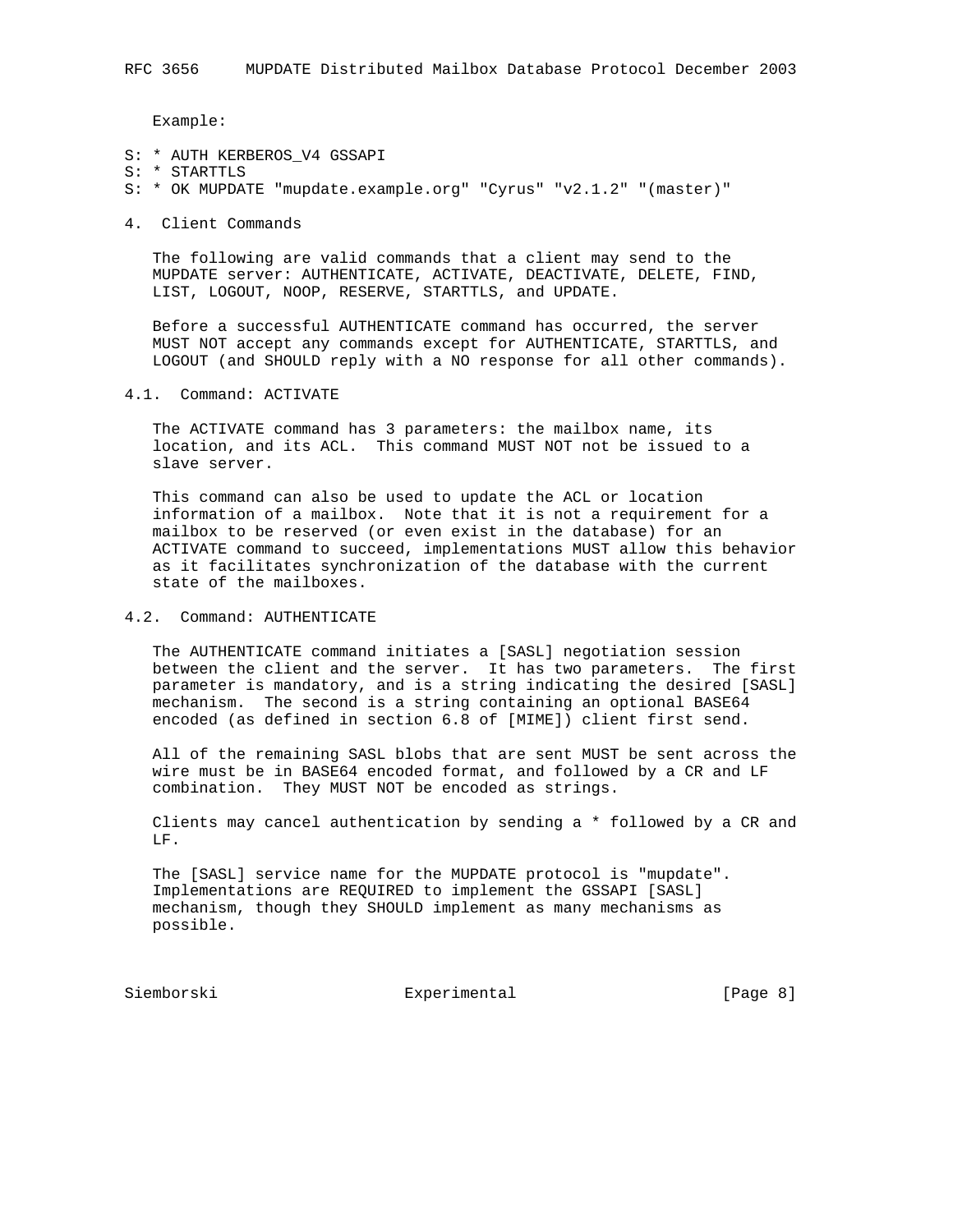If a security layer is negotiated, it should be used directly following the CR and LF combination at the end of the server's OK response (i.e., beginning with the client's next command) Only one successful AUTHENTICATE command may be issued per session.

# 4.3. Command: DEACTIVATE

 The DEACTIVATE command takes two parameters, the mailbox name and location data. The mailbox MUST already exist and be activated on the MUPDATE server. If the server responds OK, then the mailbox name has been moved to the RESERVE state. If the server responds NO, then the mailbox name has not been moved (for example, the mailbox was not already active). Any ACL information that is known about the mailbox MAY be lost when a DEACTIVATE succeeds. This command MUST NOT be issued to a slave.

Example:

C: A01 DEACTIVATE "user.rjs3.new" "mail3.example.org!u4" S: A01 OK "Mailbox Reserved."

4.4. Command: DELETE

 The DELETE command takes only a single parameter, the mailbox name to be removed from the database's namespace. The server SHOULD give a NO response if the mailbox does not exist. This command MUST NOT be issued to a slave server.

4.5. Command: FIND

 The FIND command takes a single parameter, a mailbox name. The server then responds with the current record for the given mailbox, if any, and an OK response.

Example (mailbox does not exist):

C: F01 FIND "user.rjs3.xyzzy" S: F01 OK "Search Complete"

Example (mailbox is reserved):

|  | $C: F01$ FIND "user.ris3"                      |
|--|------------------------------------------------|
|  | S: F01 RESERVE "user.ris3" "mail4.example.org" |
|  | S: F01 OK "Search Complete"                    |

Siemborski **Experimental** [Page 9]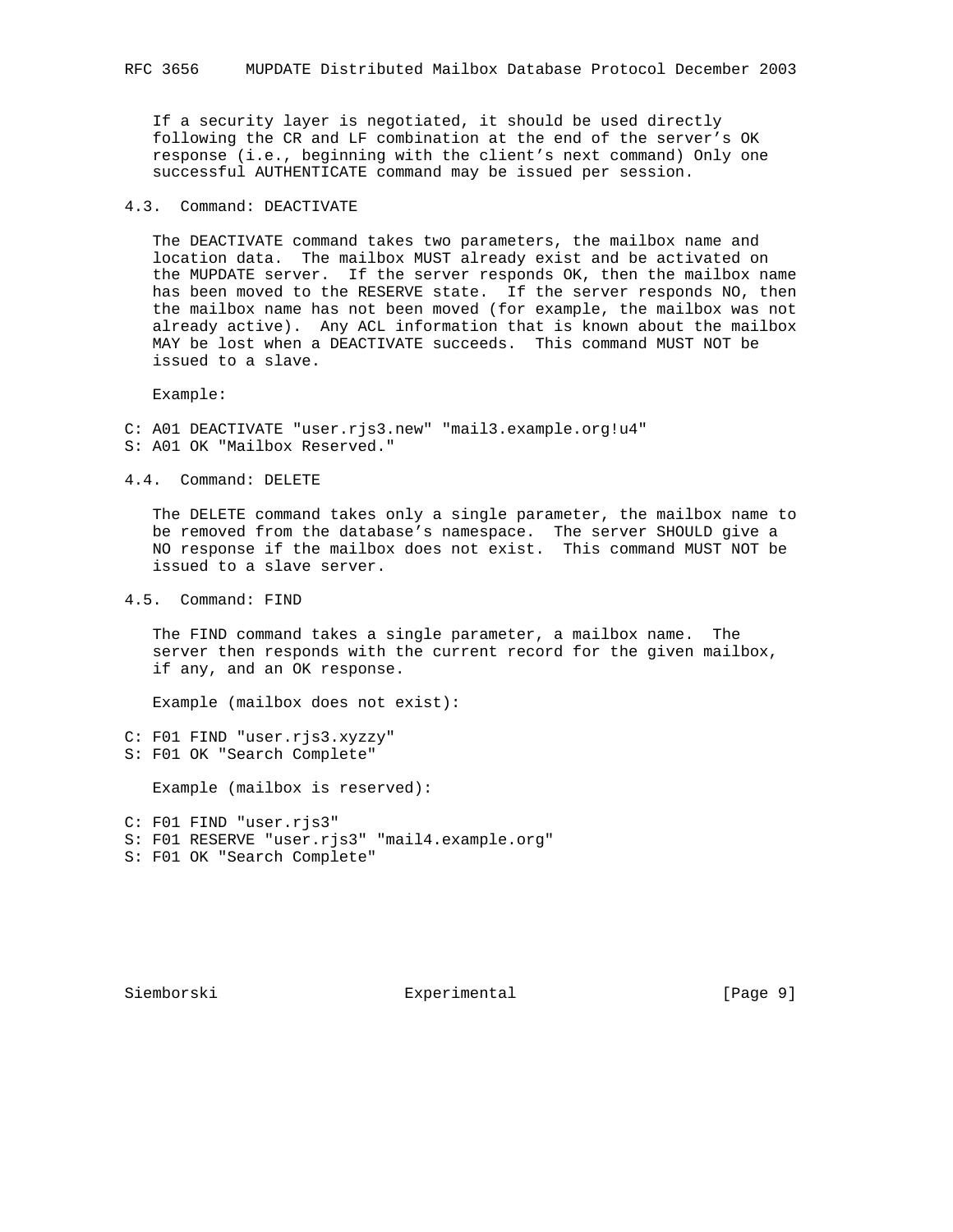4.6. Command: LIST

 The LIST command is similar to running FIND across the entire database. The LIST command takes a single optional parameter, which is a prefix to try to match against the location field of the records. Without the parameter, LIST returns every record in the database.

 For each mailbox that matches, either a MAILBOX or a RESERVE response (as applicable) is sent to the client. When all responses are complete, an OK response is issued.

Example:

C: L01 LIST S: L01 RESERVE "user.rjs3" "mail4.example.org!u2" S: L01 MAILBOX "user.leg" "mail2.example.org!u1" "leg lrswipcda" S: L01 OK "List Complete" C: L02 LIST "mail4.example.org!" S: L02 RESERVE "user.rjs3" "mail4.example.org!u2" S: L02 OK "List Complete"

#### 4.7. Command: LOGOUT

 The LOGOUT command tells the server to close the connection. Its only valid response is the BYE response. The LOGOUT command takes no parameters.

# 4.8. Command: NOOP

 The NOOP command takes no parameters. Provided the client is authenticated, its only acceptable response is an OK. Any idle timeouts that the server may have on the connection SHOULD be reset upon receipt of this command.

 If this command is issued after an UPDATE command has been issued, then the OK response also indicates that all pending database updates have been sent to the client. That is, the slave can guarantee that its local database is up to date as of a certain time by issuing a NOOP and waiting for the OK. The OK MUST NOT return until all updates that were pending at the time of the NOOP have been sent.

## 4.9. Command: RESERVE

 The RESERVE command takes two parameters (just like the RESERVE response), the mailbox name to reserve and location data. If the server responds OK, then the mailbox name has been reserved. If the server responds NO, then the mailbox name has not been reserved (for

Siemborski Experimental [Page 10]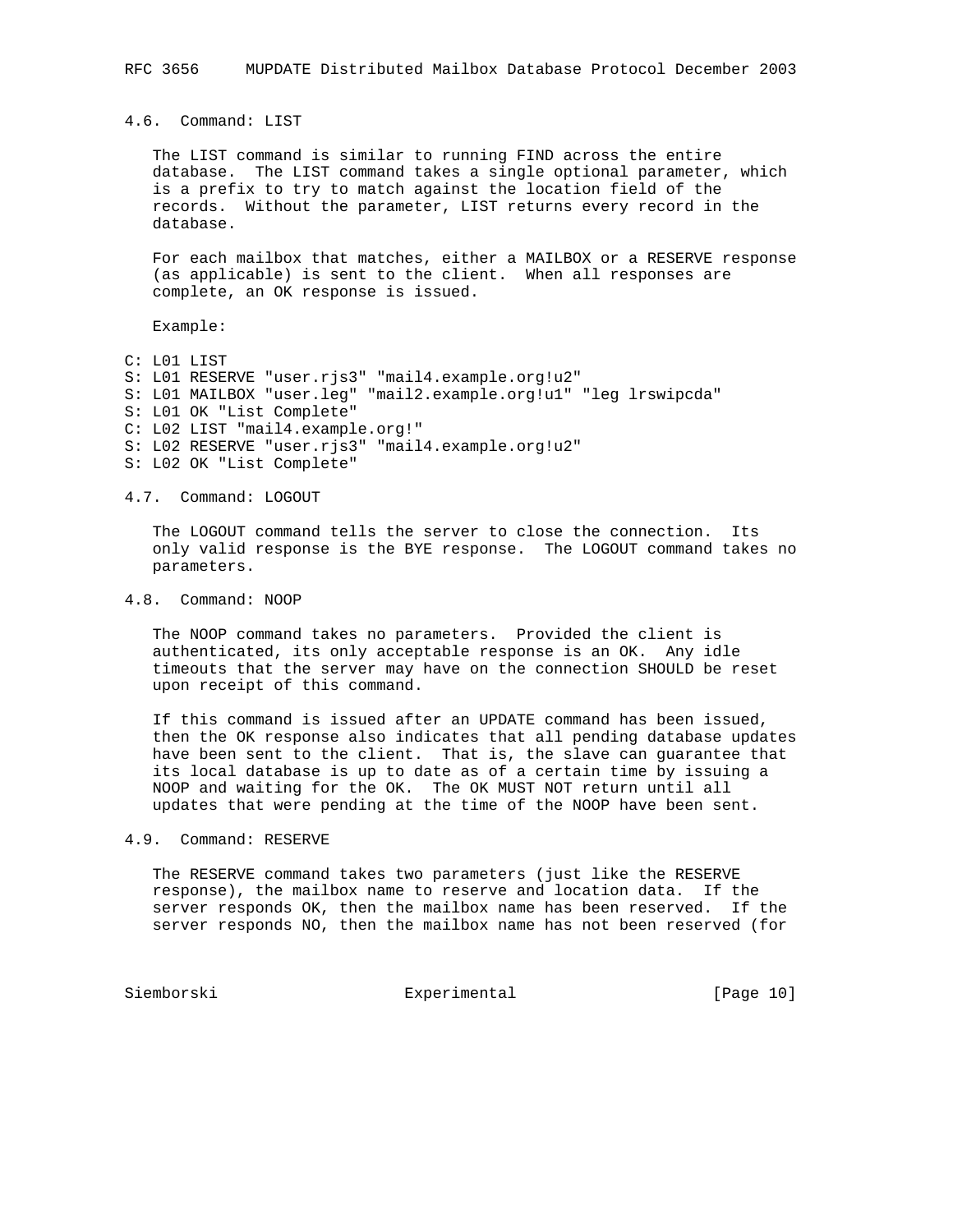example, another server has reserved it already). This command MUST NOT be issued to a slave.

The typical sequence for mailbox creation is:

```
C: R01 RESERVE "user.rjs3.new" "mail3.example.org!u4"
S: R01 OK "Mailbox Reserved."
<client does local mailbox create operations>
C: A01 ACTIVATE "user.rjs3.new" "mail3.example.org!u4" "rjs3 lrswipcda"
S: A01 OK "Mailbox Activated."
```
4.10. Command: STARTTLS

 The STARTTLS command requests the commencement of a [TLS] negotiation. The negotiation begins immediately after the CRLF in the OK response. After a client issues a STARTTLS command, it MUST NOT issue further commands until a server response is seen and the [TLS] negotiation is complete.

 The STARTTLS command is only valid in non-authenticated state. The server remains in non-authenticated state, even if client credentials are supplied during the [TLS] negotiation. The [SASL] EXTERNAL mechanism MAY be used to authenticate once [TLS] client credentials are successfully exchanged. Note that servers are not required to support the EXTERNAL mechanism.

 After the [TLS] layer is established, the server MUST re-issue the initial response banner (see Section 3.8). This is necessary to protect against man-in-the-middle attacks which alter the capabilities list prior to STARTTLS, as well as to advertise any new SASL mechanisms (or other capabilities) that may be available under the layer. The client MUST discard cached capability information and replace it with the new information.

 After the a successful STARTTLS command, the server SHOULD return a NO response to additional STARTTLS commands.

 Servers MAY choose to not implement STARTTLS. In this case, they MUST NOT advertise STARTTLS in their capabilities banner, and SHOULD return a BAD response to the STARTTLS command, if it is issued.

Example:

C: S01 STARTTLS S: S01 OK "Begin TLS negotiation now" <TLS negotiation, further commands are under TLS layer> S: \* AUTH KERBEROS\_V4 GSSAPI PLAIN S: \* OK MUPDATE "mupdate.example.org" "Cyrus" "v2.1.2" "(master)"

Siemborski Experimental [Page 11]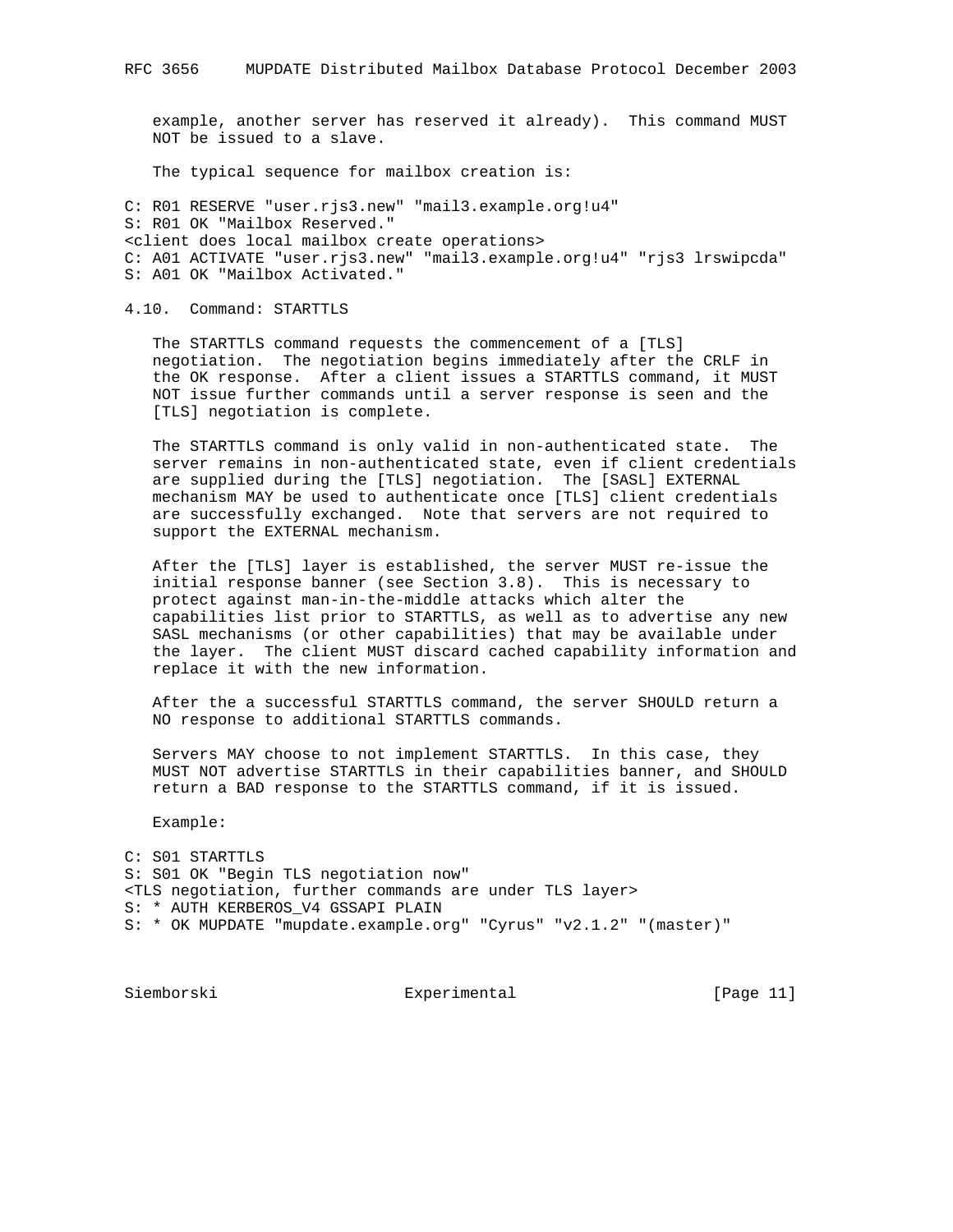## 4.11. Command: UPDATE

 The UPDATE command is how a slave initializes an update stream from the master (though it is also valid to issue this command to a slave). In response to the command, the server returns a list of all mailboxes in its database (the same results as a parameterless LIST command) followed by an OK response. From this point forward, whenever an update occurs to the master database, it MUST stream the update to the slave within 30 seconds. That is, it will send RESERVE, MAILBOX, or DELETE responses as they are applicable.

 After a client has issued an UPDATE command, it may only issue NOOP and LOGOUT commands for the remainder of the session.

Example:

C: U01 UPDATE S: U01 MAILBOX "user.leg" "mail2.example.org!u1" "leg lrswipcda" S: U01 MAILBOX "user.rjs3" "mail3.example.org!u4" "rjs3 lrswipcda" S: U01 RESERVE "internet.bugtraq" "mail1.example.org!u5" "anyone lrs" S: U01 OK "Streaming Begins" <some time goes by, and another client creates a new mailbox> S: U01 RESERVE "user.leg.new" "mail2.example.org!u1" <some more time passes, and the create succeeds> S: U01 MAILBOX "user.leg.new" "mail2.example.org!u1" "leg lrswipcda" <much more time passes, and the slave decides to send a NOOP to reset its inactivity timer> C: N01 NOOP S: U01 DELETE "user.leg.new"

- S: N01 OK "NOOP Complete"
- 5. MUPDATE Formal Syntax

 The following syntax specification uses the Augmented Backus-Naur Form (ABNF) notation as specified in [ABNF]. This uses the ABNF core rules as specified in Appendix A of [ABNF].

 Except as noted otherwise, all alphabetic characters are case insensitive. The use of upper or lower case characters to define token strings is for editorial clarity only. Implementations MUST accept these strings in a case-insensitive fashion.

 Note that this specification also uses some terminals from section 8 of [ACAP].

cmd-activate = "ACTIVATE" SP string SP string SP string

cmd-authenticate = "AUTHENTICATE" SP sasl-mech [ SP string ]

Siemborski Experimental [Page 12]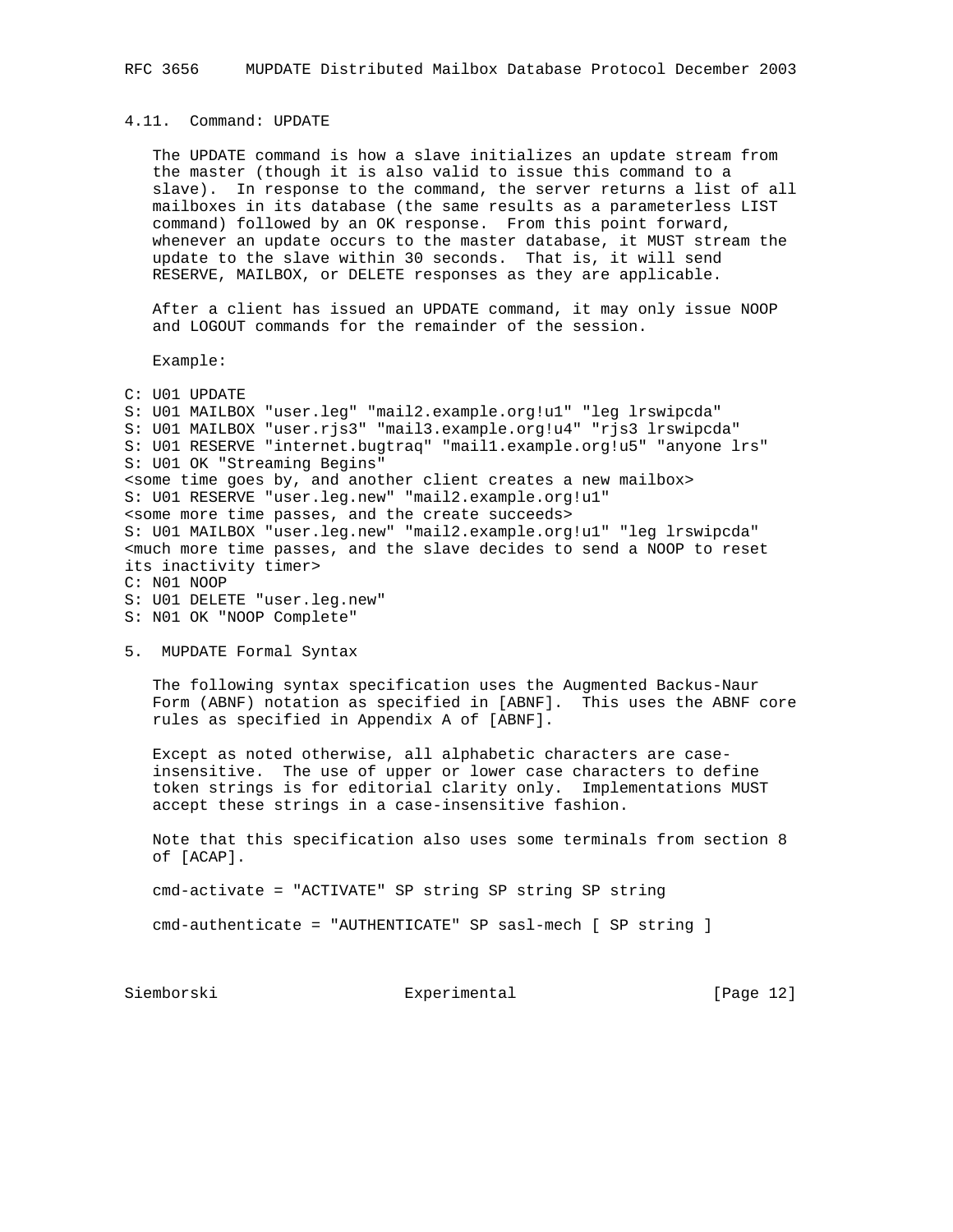cmd-delete = "DELETE" SP string cmd-find = "FIND" SP string cmd-list = "LIST" [ SP string ] cmd-logout = "LOGOUT" cmd-noop = "NOOP" cmd-reserve = "RESERVE" SP string SP string cmd-starttls = "STARTTLS" cmd-update = "UPDATE" command = tag SP command-type CRLF command-type = cmd-activate / cmd-authenticate / cmd-delete / cmd-find / cmd-list / cmd-logout / cmd-noop / cmd-reserve / cmd-starttls / cmd-update response = tag SP response-type CRLF response-type = rsp-ok / rsp-no / rsp-bad / rsp-bye / rsp-mailbox / rsp-reserve / rsp-delete rsp-bad = "BAD" SP string rsp-bye = "BYE" SP string rsp-mailbox = "MAILBOX" SP string SP string SP string rsp-no = "NO" SP string rsp-ok = "OK" SP string rsp-reserve = "RESERVE" SP string SP string rsp-delete = "DELETE" SP string sasl-mech = 1\*ATOM-CHAR ; ATOM-CHAR is defined in [ACAP] string = quoted / literal ; quoted and literal are defined in [ACAP]

Siemborski **Experimental** [Page 13]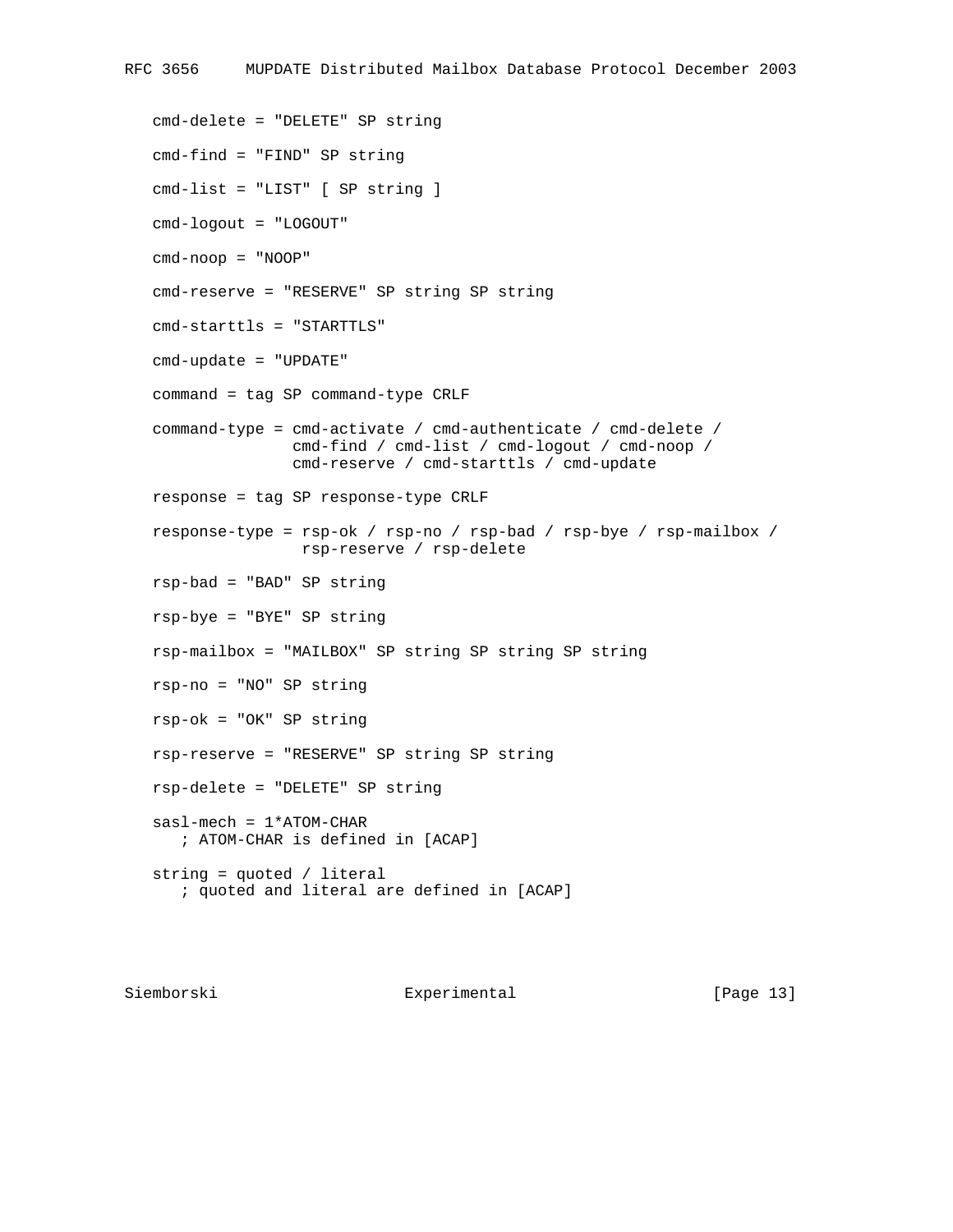$tag = 1*ATOM-CHAR$ ; ATOM-CHAR is defined in [ACAP]

6. MUPDATE URL Scheme

 This document defines the a URL scheme for the purposes of referencing MUPDATE resources, according to the requirements in [RFC2717]. This includes both MUPDATE servers as a whole, along with individual mailbox entries on a given MUPDATE server.

 There is no MIME type associated with these resources. It is intended that a URL consumer would either retrieve the MUPDATE record in question, or simply connect to the MUPDATE server running on the specified host. Note that the consumer will need to have authentication credentials for the specified host.

 The MUPDATE URL scheme is similar to the IMAP URL scheme [IMAP-URL]. However, it only takes one of two possible forms:

```
 mupdate://<iserver>/
 mupdate://<iserver>/<mailbox>
```
 The first form refers to a MUPDATE server as a whole, the second form indicates both the server and a mailbox to run a FIND against once authenticated to the server. Note that part of <iserver> may include username and authentication information along with a hostname and port.

6.1. MUPDATE URL Scheme Registration Form

URL scheme name: "mupdate"

URL scheme syntax:

 This defines the MUPDATE URL Scheme in [ABNF]. Terminals from the BNF of IMAP URLs [IMAP-URL] are also used.

 mupdateurl = "mupdate://" iserver "/" [ enc\_mailbox ] ; iserver and enc\_mailbox are as defined in [IMAP-URL]

Character encoding considerations:

 Identical to those described in [IMAP-URL] for the appropriate terminals.

Siemborski Experimental [Page 14]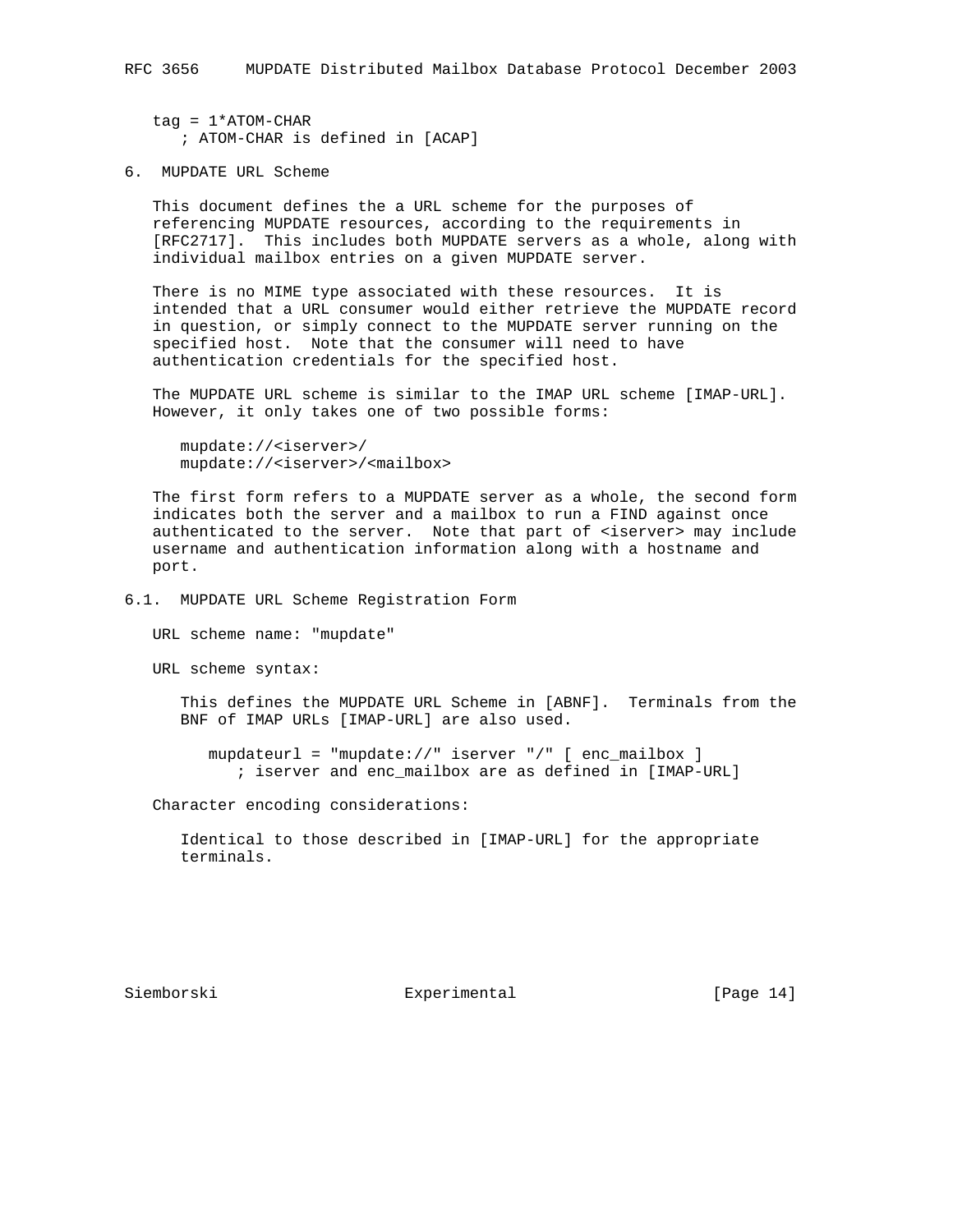Intended Usage:

 The form of the URL without an associated mailbox is intended to designate a MUPDATE server only. If a mailbox name is included in the URL, then the consumer is expected to execute a FIND command for that mailbox on the specified server.

Applications and/or protocols which use this URL scheme name:

The protocol described in this document.

Interoperability Considerations:

None.

Security Considerations:

 Users of the MUPDATE URL Scheme should review the security considerations that are discussed in [IMAP-URL]. In particular, the consequences of including authentication mechanism information in a URL should be reviewed.

Relevant Publications:

This document and [IMAP-URL].

Author, Change Controller, and Contact for Further Information:

Author of this document.

7. Security Considerations

 While no unauthenticated users may make modifications or even perform searches on the database, it is important to note that this specification assumes no protections of any type for authenticated users.

 All authenticated users have complete access to the database. For this reason it is important to ensure that accounts that are making use of the database are well secured.

 A more secure deployment might have all read only access go through a slave, and only have accounts which need write access use the master. This has the disadvantage of a marginally longer time for updates to reach the clients.

Siemborski **Experimental** [Page 15]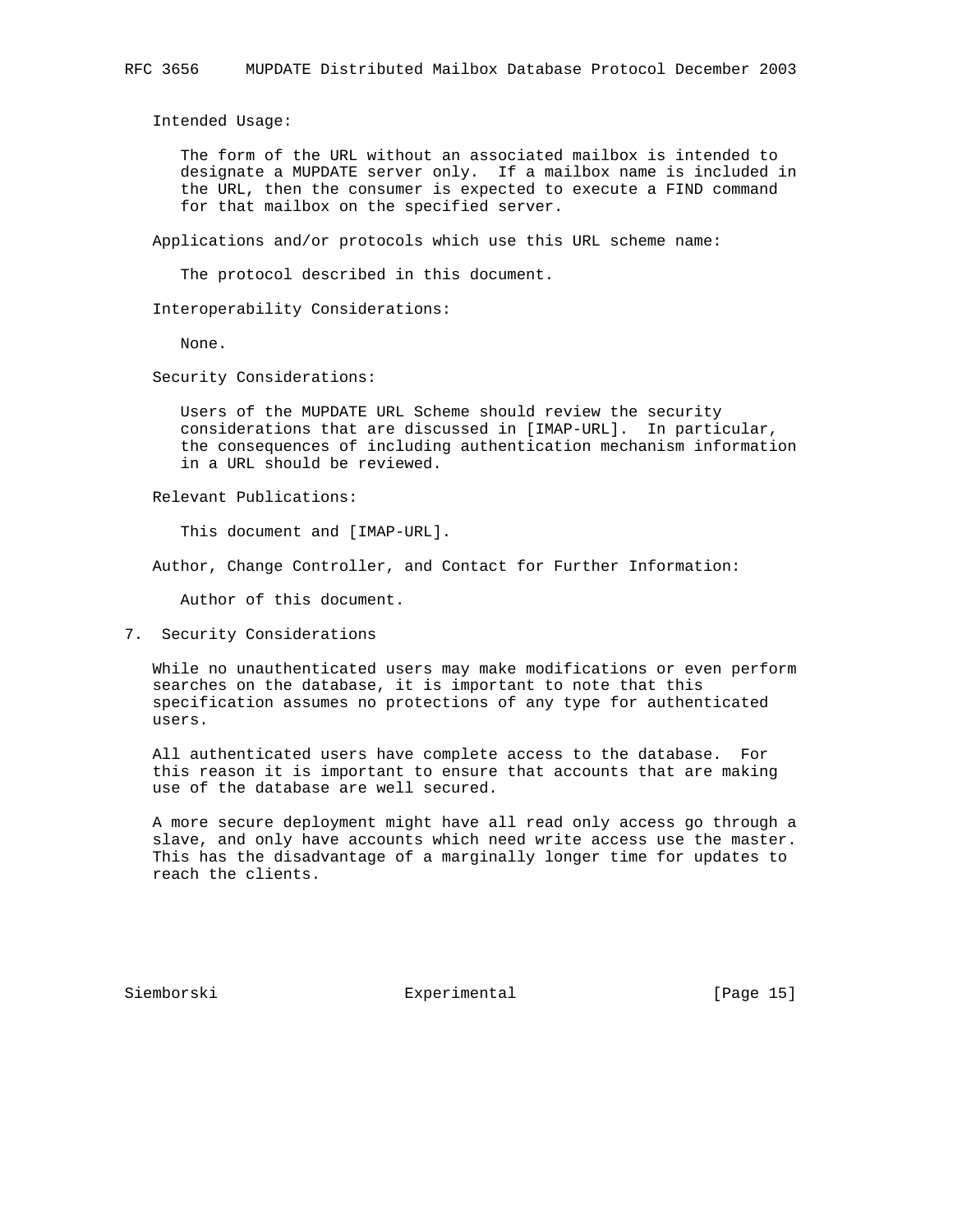The protocol assumes that all authenticated users are cooperating to maintain atomic operations. Therefore, all new mailboxes SHOULD be RESERVEd before they are ACTIVATEd, despite the fact that the protocol does not require this, and it is therefore possible for a set of participants which do not obey the provided locking to create an inconsistent database. RESERVEing the mailbox first is not required to perform an activate because this behavior simplifies synchronization with the actual location of the mailboxes.

# 8. IANA Considerations

The IANA has assigned TCP port number 3905 to "mupdate".

 The IANA has registered a URL scheme for the MUPDATE protocol, as defined in section 6.1 of this document.

 IANA has registered a GSSAPI service name of "mupdate" for the MUPDATE protocol in the registry maintained at:

http://www.iana.org/assignments/gssapi-service-names

# 9. Intellectual Property Rights

 The IETF takes no position regarding the validity or scope of any intellectual property or other rights that might be claimed to pertain to the implementation or use of the technology described in this document or the extent to which any license under such rights might or might not be available; neither does it represent that it has made any effort to identify any such rights. Information on the IETF's procedures with respect to rights in standards-track and standards-related documentation can be found in BCP-11. Copies of claims of rights made available for publication and any assurances of licenses to be made available, or the result of an attempt made to obtain a general license or permission for the use of such proprietary rights by implementors or users of this specification can be obtained from the IETF Secretariat.

 The IETF invites any interested party to bring to its attention any copyrights, patents or patent applications, or other proprietary rights which may cover technology that may be required to practice this standard. Please address the information to the IETF Executive Director.

Siemborski **Experimental** [Page 16]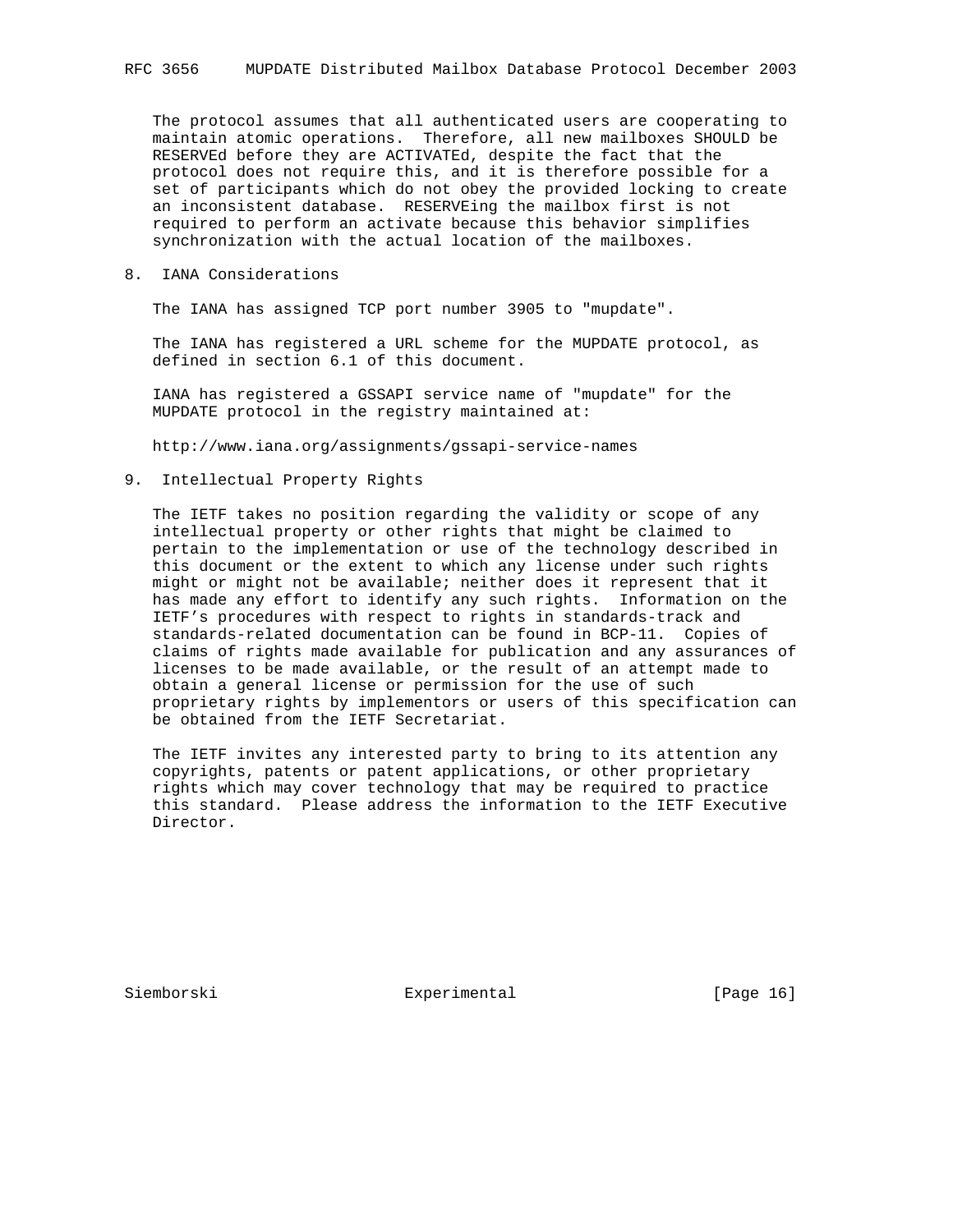- 10. References
- 10.1. Normative References
	- [KEYWORDS] Bradner, S., "Key words for use in RFCs to Indicate Requirement Levels", BCP 14, RFC 2119, March 1997.
	- [IMAP] Crispin, M., "Internet Message Access Protocol Version 4", RFC 3501, March 2003.
	- [ABNF] Crocker, D., Ed. and P. Overell, "Augmented BNF for Syntax Specifications: ABNF", RFC 2234, November 1997.
	- [MIME] Freed, N. and N. Bornstein, "Multipurpose Internet Mail Extensions (MIME) Part One: Format of Internet Message Bodies", RFC 2045, November 1996.
	- [IMAP-ACL] Myers, J., "IMAP4 ACL extension", RFC 2086, January 1997.
	- [SASL] Myers, J., "Simple Authentication and Security Layer (SASL)", RFC 2222, October 1997.
	- [IMAP-URL] Newman, C., "IMAP URL Scheme", RFC 2192, September 1997.
	- [ACAP] Newman, C. and J. Myers, "ACAP -- Application Configuration Access Protocol", RFC 2244, November 1997.
	- [TLS] Dierks, T. and C. Allen, "The TLS Protocol Version 1.0", RFC 2246, January 1999.

10.2. Informative References

- [POP3] Myers, J. and M. Rose, "Post Office Protocol Version 3", STD 53, RFC 1939, May 1996.
- [RFC2717] Petke, R. and I. King, "Registration Procedures for URL Scheme Names", BCP 35, RFC 2717, November 1999.

Siemborski **Experimental** [Page 17]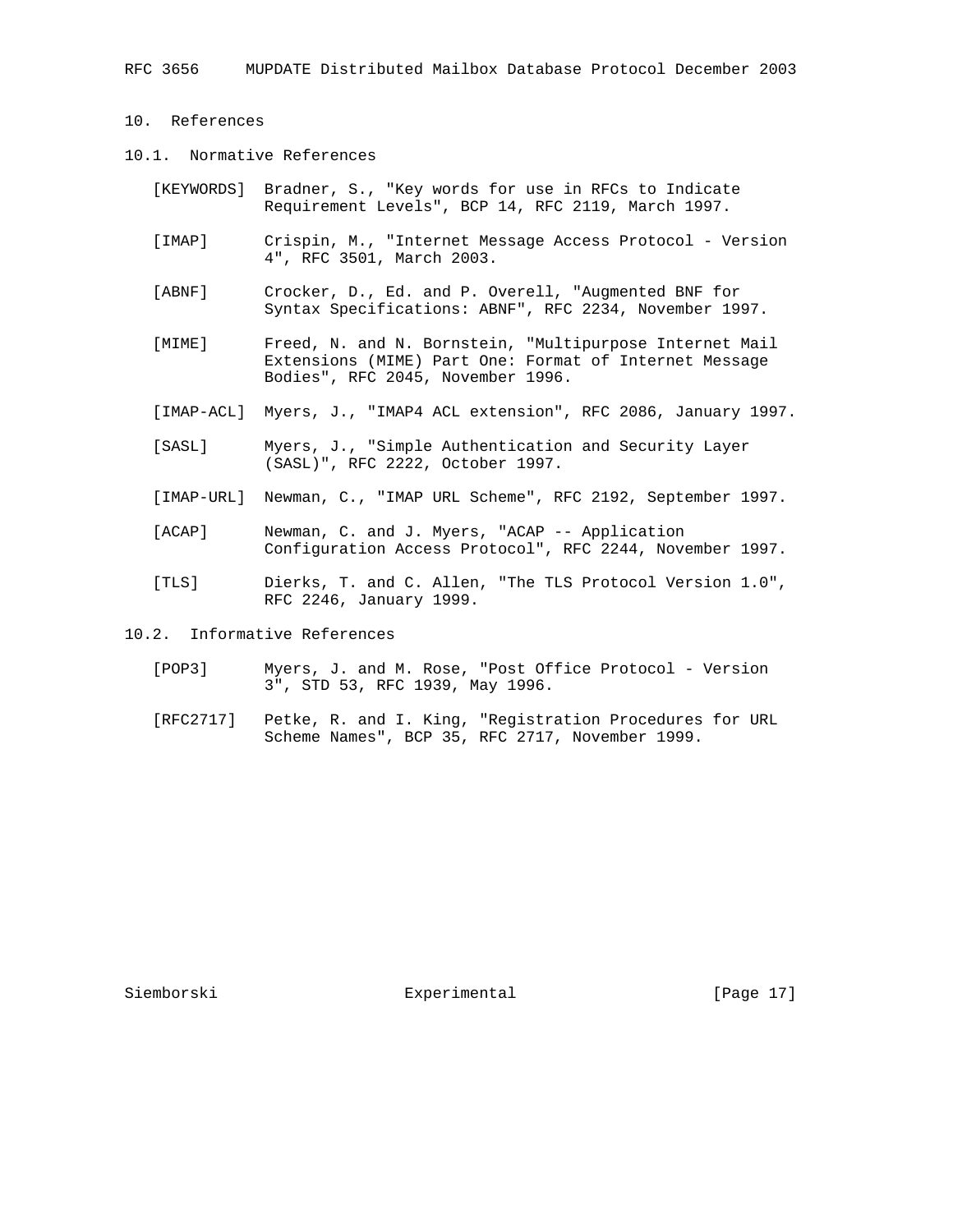# 11. Acknowledgments

 Lawrence Greenfield and Ken Murchison, for a great deal of input on both the protocol and the text of the documents.

# 12. Author's Address

 Robert Siemborski Carnegie Mellon, Andrew Systems Group Cyert Hall 207 5000 Forbes Avenue Pittsburgh, PA 15213

 Phone: (412) 268-7456 EMail: rjs3+@andrew.cmu.edu

Siemborski Experimental [Page 18]